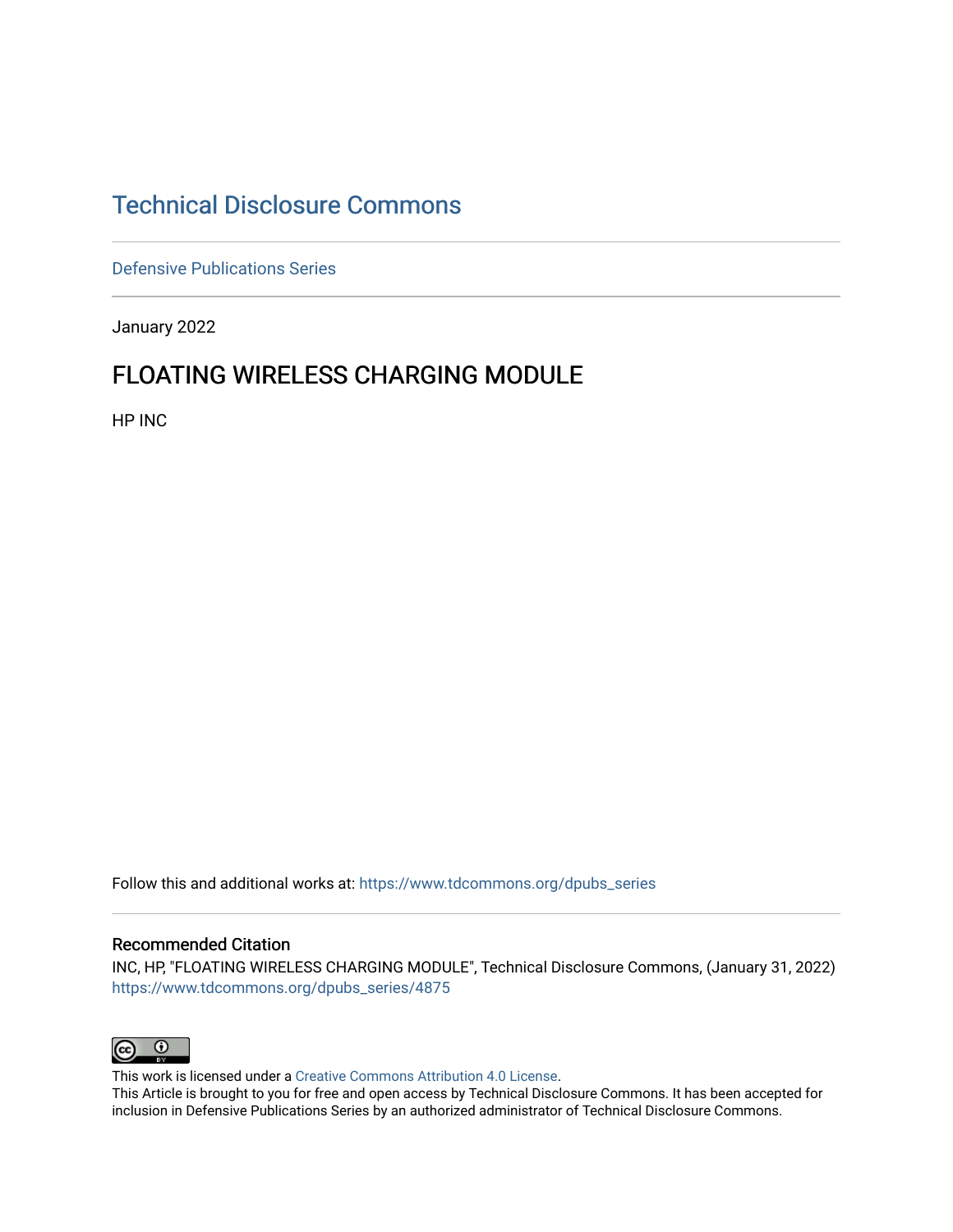# *Floating Wireless Charging Module*

This disclosure relates to the field of operating the wireless charging that integrated in a device, such as the stand of display or AIO product. The mechanism allows the end user to lie the mobile phone on the module with effective charging no matter if the rear camara module sticking out of its back‐cover surface.

Nowadays in the market, the rear camara module of a mobile phone will protrude out of its rear cover. That design will cause the mobile phone to not be in complete contact with the wireless charging module and affect the charging quality.

The mechanism composes of a cover, wireless charging module, bottom bracket, spring plates and bottom cover (Fig. 1). And the sequence to assemble them is:

- a. Clamp the spring places on the bottom bracket.
- b. Place the sub‐assy bottom bracket on the bottom cover.
- c. Place the wireless charging module on the sub‐assy bottom bracket.
- d. Assemble the top cover on the charging module.

The whole module assembly (Fig. 2) can then be integrated in a device, such as the stand of an AIO or display (Fig. 3).

While placing a mobile phone the independent wireless charging module, the spring plates of the module will accommodate the gap/angle with the mobile phone (Fig. 4 and Fig. 5).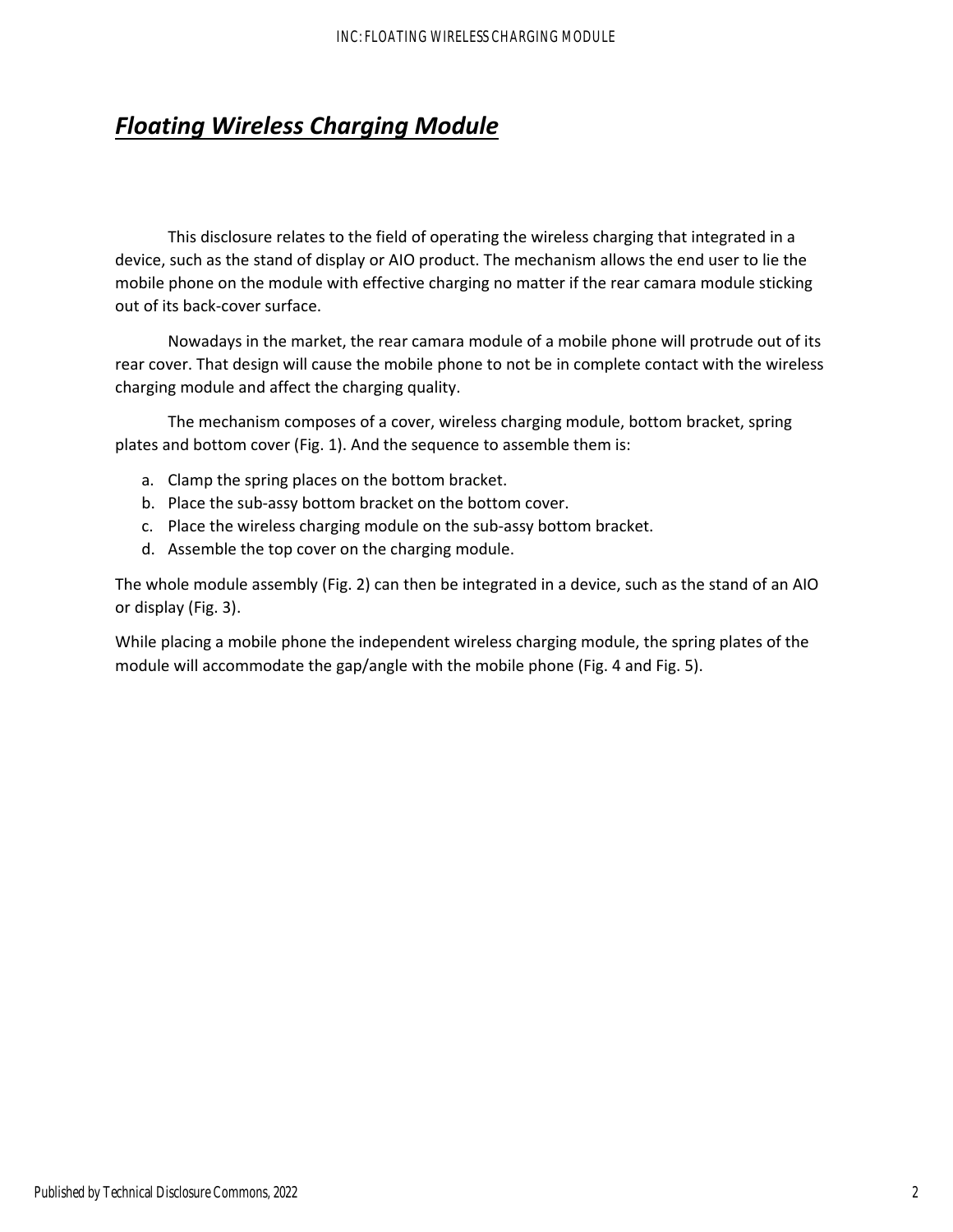